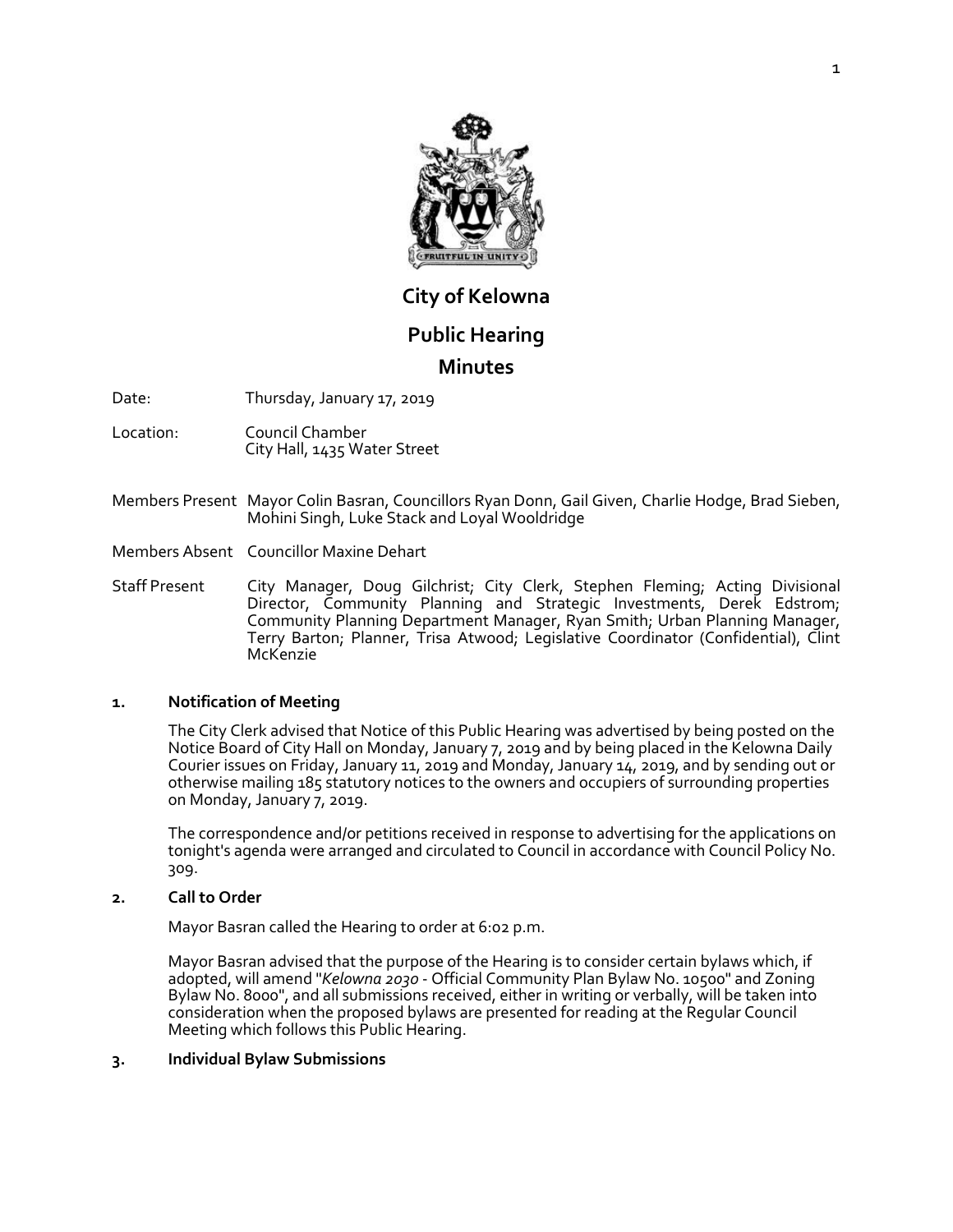# **3.1 Agassiz Rd 2025, Z18-0109 (BL11701) - Provincial Rental Housing Corporation, Inc. No. BC0052129**

# Staff:

- Displayed a PowerPoint Presentation summarizing the application.

The City Clerk displayed the list of correspondence received and confirmed the list will appear in the minutes (see Schedule 'A' attached).

# Applicant, Ann Howard, Regional Director, BC Housing and Juliet Anderton, Juliet Anderton Consulting Ltd.,

- Displayed a PowerPoint presentation outlining the application.

- Spoke to the community need for the development.

- Identified other BC Housing projects in the City.
- Spoke to resident and neighbourhood safety measures proposed for this project.
- Provided information on consultation efforts undertaken by the applicant.

- Provided information on how the proposed development fits existing City land use and housing policies.

- Spoke to how site and building plans were adapted in response to community concerns.

- Confirmed there is no covenant on land title restricting the height of the building.

- Responded to questions from Council.

- Confirmed a community advisory committee will be established by the operator, John Howard Society.

Mayor Basran invited those from the speakers list to come forward and then anyone in the public gallery who deemed themselves affected, followed by comments of Council.

# Speaker's List:

# Don Davies, Vasile Road:

- Opposed to the application.
- Concerned with their safety based on activities of those living in the proposed development.
- Raised concerns with lack of transparency of BC Housing public consultation efforts.
- Raised concerns with BC Housing appraisal of site.

- Believes property values will decrease should this go forward and wants to know who would reimburse them.

- Cited Vancouver & Victoria models that have not been successful.

# Harvey Yule, Pandosy Street:

- Opposed to the application.
- Previous owner had agreed to a 2-storey height covenant.
- Should not be housed in a high density neighbourhood.
- Supportive of other forms of supportive housing but not a wet facility.
- Dave Bradshaw, Ambrosi Rd.:
- Opposed to the application.
- Raised concerns with recent land sale to BC Housing and the appraisal of the land.
- Requested a dry facility or subsidized housing or women's shelter but not a wet facility.

# Joanna Blacklock, Agassiz Rd.

- Opposed to the application and the building being a wet facility.
- Concern with property value declining.
- Raised concern with neighbourhood safety.
- Raised concerns with decline in property values.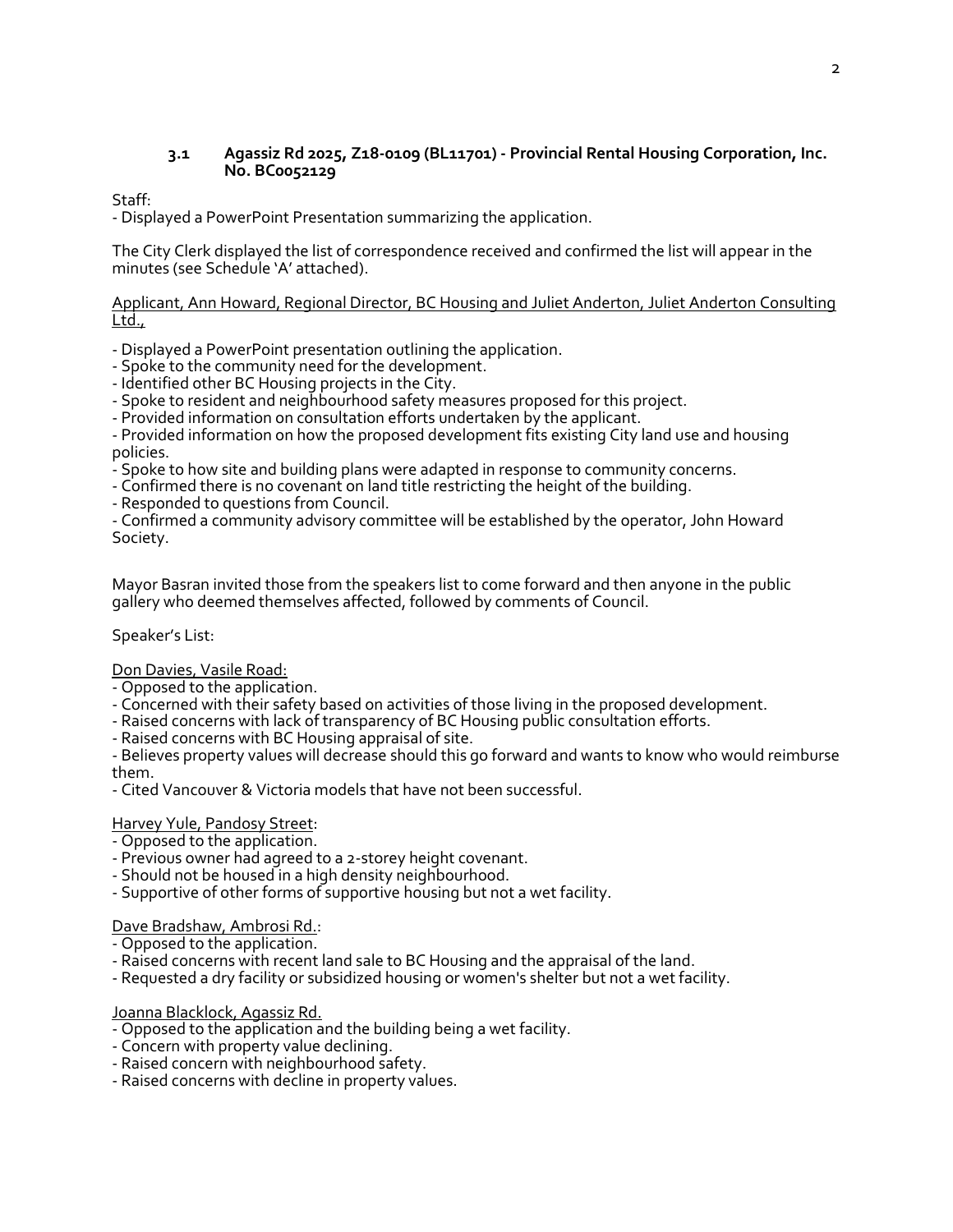Donna Furbank, Ambrosi Rd.:

- Opposed to the application.
- Provided history on the development of the area.
- Raised concerns with neighbourhood safety.

- Wet facility will add stress to the residents to the neighbourhood, not the right place for drug addicted individuals.

- Originally signs showed assisted living and now progressed to a wet facility.

Geraldine Bush, Ambrosi Rd.:

- Opposed to the application.
- Have previously sent petitions in 2017 & 2018 regarding homeless issues in the area.
- Stress on a vulnerable senior population in the area; grave concerns.
- Addiction and mental health facilities should be supported not integration.
- Concerned with a decrease in market value of their home.

# Jack Bush, Ambrosi Rd.:

- Opposed to the application.
- Need purpose built facilities versus smaller facilities without adequate support services.
- Neighbourhood has faded since we moved into the area in 2006.
- Seniors in the area are stressed even thinking about the facility being proposed.

# Don Larsen, Barlee Rd.:

- Opposed to the application.
- Raised concerns with how proposed occupants will obtain their drugs in a wet facility.
- Our facility will need to put in more fencing and security who will cover that cost?

# Corinne Snape, Barlee Rd:

- President of Orchard Haven Residents; speaking on behalf of the residents.
- 100% of residents oppose the facility due to the illegal drug activity and the risks associated with it.
- Made reference to the two storey covenant the previous owners had agreed to.
- Would rather see treatment centres instead of supportive housing.
- Spoke to lack of appropriate communication on the application.

#### Janet Brooks, Agassiz Rd:

- Opposed to the application.
- Raised concerns with neighbourhood safety.
- Raised concerns with the project being a wet facility

- Statistics from the John Howard annual report - Cardington Apartments say 82.5% struggle with drug misuse.

- Concerned with the devaluation of their property.

# Gordon Brooks, Agassiz Rd:

- Opposed to the application.
- The facility will attract more harm than good. The proposal has already taken its toll on the
- neighbourhood, 5 predominantly senior facilities in the immediate area.
- Provided comment on other examples of BC Housing facilities not working.
- Made comment on the provincial auditor general report on BC Housing.

# Katherine Parsons, Ambrosi Rd:

- Opposed to the application.

- Does not understand the desire for a wet facility in this area. It is wrong to put in a dense residential neighbourhood.

- already have a problem with drug use in the adjacent park in our neighbourhood.
- The facility will create an unsafe area and property values will go down.

# Jeri Turman, Ambrosi Rd:

- Opposed to the application.
- Raised concern with the lack of communication regarding the application.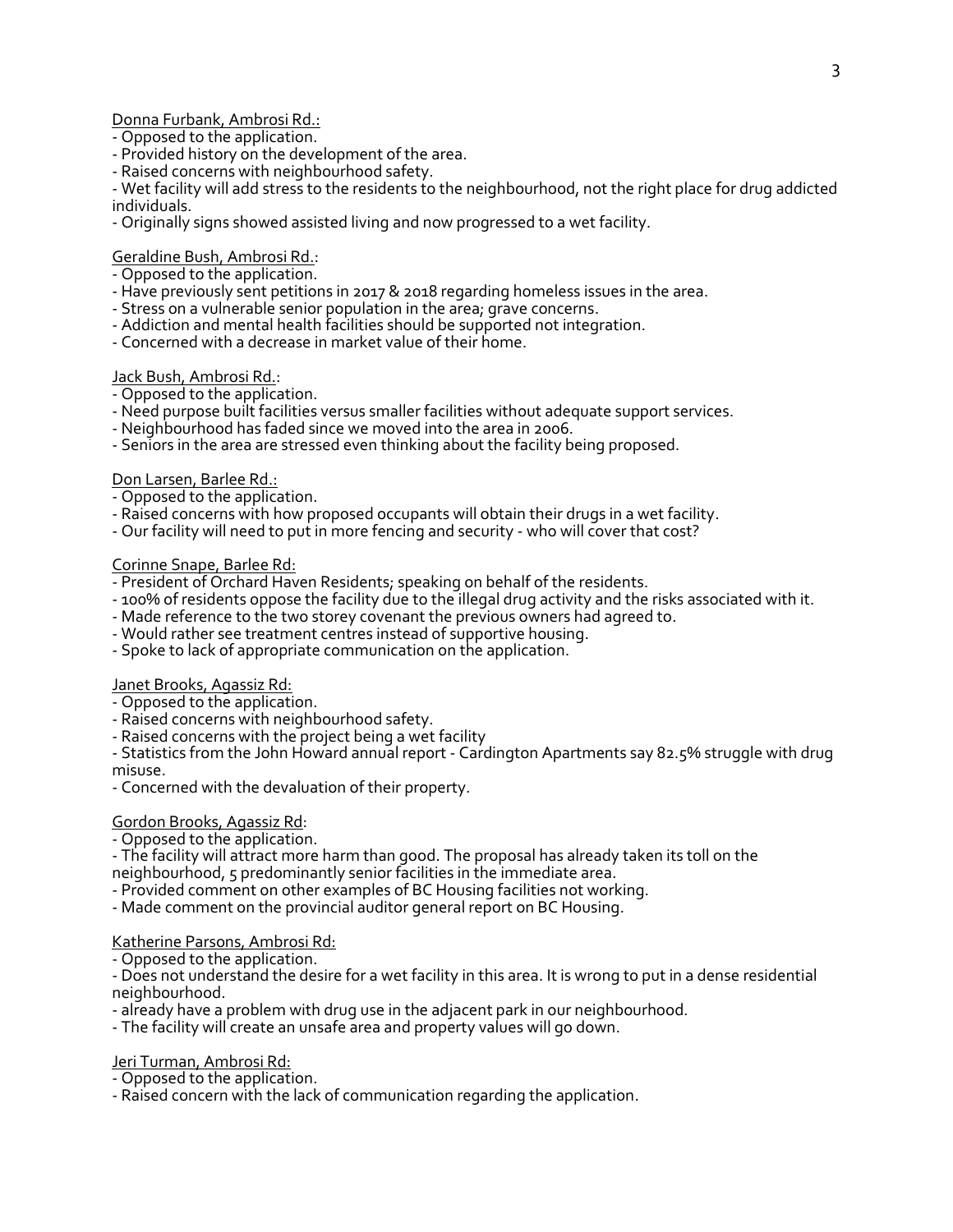- Raised concern with neighbourhood safety.

# Robert Yanchuk, Ambrosi Crt.:

- Opposed to the application.

- Concerned with property values dropping and longer times to sell with reduce values.

- Care deeply however helping vulnerable at the risk of neighbouring seniors is not right. Requested a dry facility or women's shelter vs. harm reduction or a wet facility being built.

- Raised concerns with BC Housing's approach to dealing with the City.

- Requested that the public hearing be left open pending receipt of their FOI request.

Elaine Ward, Ambrosi Rd:

- Opposed to the application.

- Raised concerns with the project being a wet facility.

- Raised concerns with neighbourhood safety.

# Mary-Jo Mackie, Agassiz Rd.:

- Opposed to the application.

- Those at risk should not be housed next to vulnerable seniors.

- Provided perspective as a past paramedic – residents would not be helped, wet facility would enable addictions.

- Requested the facility be moved away from residential areas and provide the supports needed.

Rod Newlove Ambrosi Rd.:

- Opposed to the application.

- Raised concerns with the price paid by BC Housing for the property.

- Concern the facility's residents using drugs will be buying their drugs in the adjacent neighbourhood.

- Agreed a facility is needed but not in densely populated area.

- Raised concerns with failure of the City and BC Housing to abide by the height restrictions agreed to by the previous owners.

#### Karen Mason, Kelowna Women's Shelter, Richmond Street:

- Spoke on behalf of the Kelowna Women's Shelter.
- In support of the application.
- In recent years their facility has women and children staying longer.
- Housing is a basic human right and community has a responsibility.
- Homelessness does not equal addiction and crime.

Meeting broke at 8:08 p.m. Meeting reconvened at 8:22 p.m.

Frank Truman, Ambrosi Rd:

- Opposed to the application.

- Supportive housing for non-addicted men and women would be more suitable in the neighbourhood.

- Concerned with negative effect on the resale value of his condo.

Kyleen Myrah, High Road:

- Supportive of the application.

- Read a poem from Diane Larsbeck, survivor and poet; referenced it was housing that led her to a better place with supports.

- Staff and residents of the apartment will want to be safe too; there is no "us" and "them"there is only "we".

Coco Alexander, Lakeshore Rd:

- Supportive of the application.

- Works for a shelter run by John Howard Society.

- Referenced the HESA report and encouraged those present to read it to gain a glimpse of what our country is facing with opioid addiction.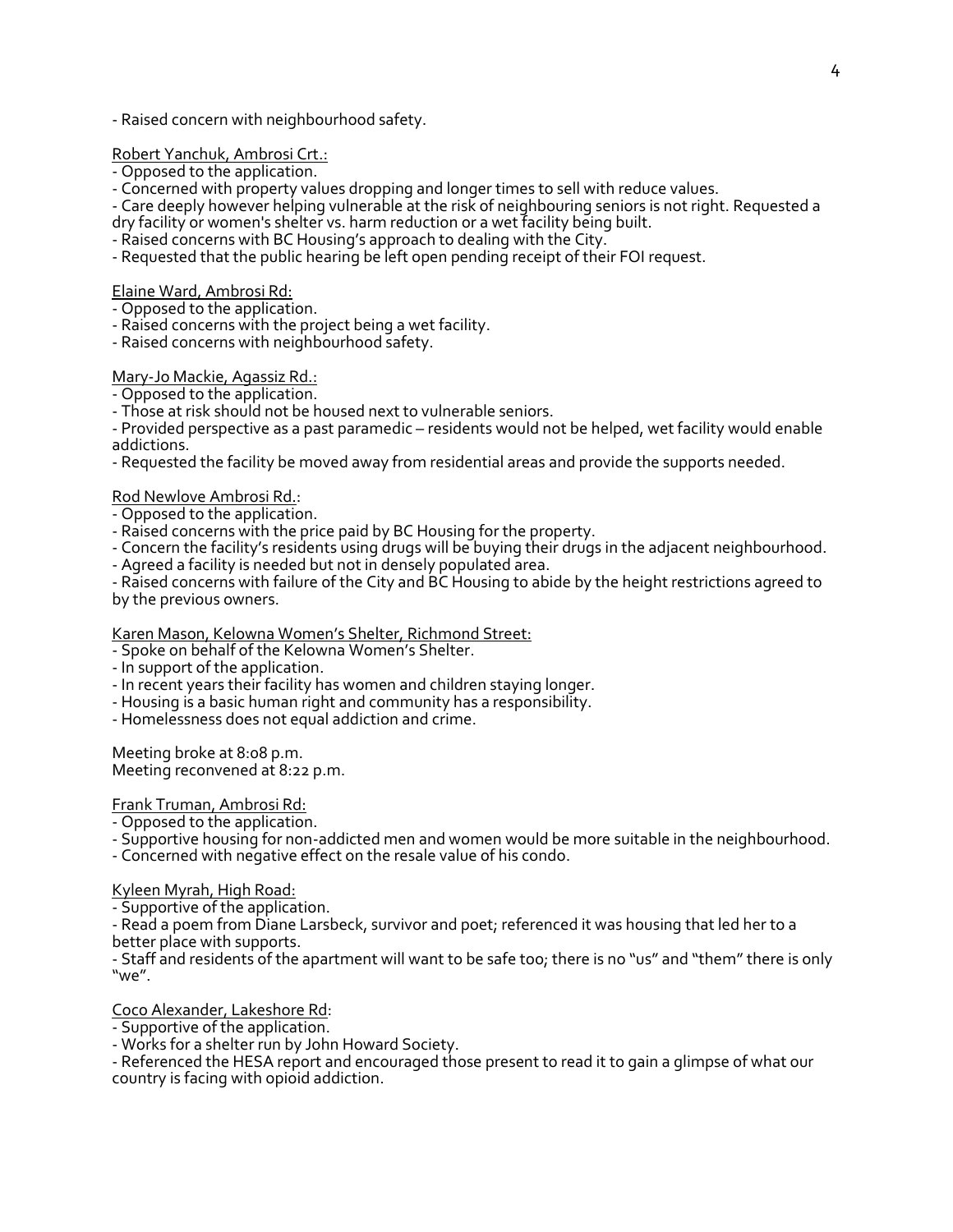Bill Schullenberg, Clement Ave:

- Supportive of the application.
- Owns a business near the proposed facility.
- We all need housing. Housing and support means recovery.
- The facility is ideally located with transit and commercial nearby.

### Elaine McMurray, Sutherland:

- Supportive of the application.
- Lives near several supportive housing facilities.
- Feels safe in her neighbourhood.

# Peter Kirk, speaking on behalf of Amber Netherwick:

- Supportive of the application.
- Made comments on past and current government policies regarding the homeless.

# Brenda Plitt, Lawrence Ave:

- Supports the application.

- Provided personal stories of her experiences with homelessness and addiction and living in shelters and in supportive housing.

# Ben Koltermann, Barlee Rd

- Opposed to the application.
- Concerned with the project being a wet facility.
- Supports the rezoning and the look of the building but not how it will be used.
- Should be possible to rezone property with a covenant that no drugs to be allowed in the residence.

# Dianne Varga, Lake Ave:

- Supportive of the application.
- Fear for the homeless being disconnected from community.
- Discussed her interaction with the homeless privacy, dignity and safety are what they are looking for.

# Stan Deeks, Bernard Ave.:

- Supportive of the application.
- Provided personal experience of being in affordable housing as a youth
- In most cases neighbourhood concerns are unfounded.
- Approving the facility is right for Kelowna it makes us better.

#### Peggy Salaberry, Springfield Rd:

- Supportive of the application.

# Craig Heise, Barlee Rd.:

-Opposed to the application.

- Raised concerns with the price BC Housing paid for the property.
- Raised concerns with neighbourhood safety.

#### Heather Bradshaw, Ambrosi Rd:

- Opposed to the application.
- Raised concerns with neighbourhood safety.
- Commented on the negative impacts harm reduction initiatives are having in other municipalities.
- Suggested a referendum be held to determine if the project should proceed.

#### Wayne Matthewson, Monashee Place:

- Opposed to the application.
- Raised concerns with the project being a wet facility.

#### John Mackie, Agassiz Rd:

- Opposed to the application.
- Raised concerns with the project being a wet facility.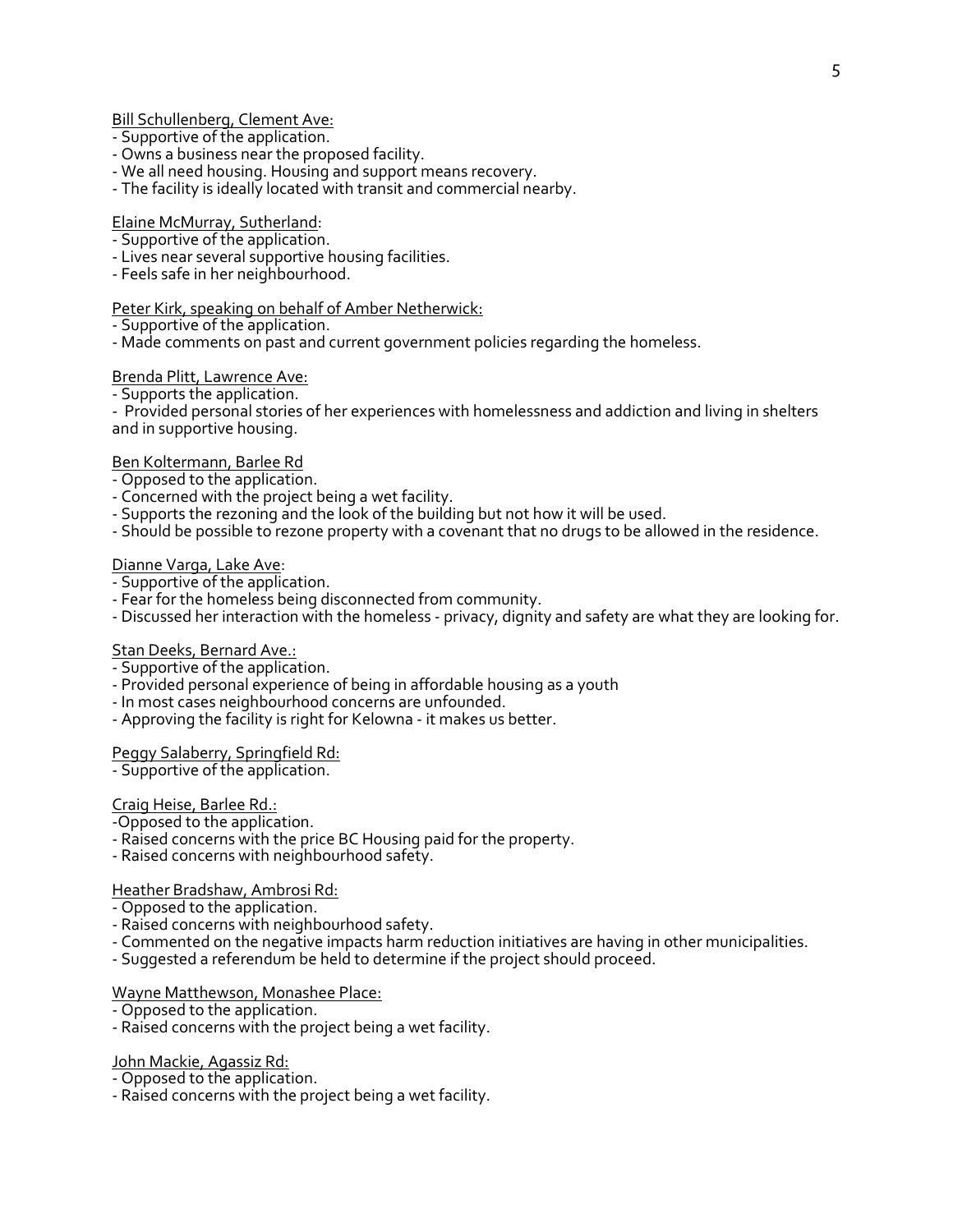- It is an inappropriate site for such a facility.

- Commented the BC Housing information sessions referenced supportive housing, not a wet facility.

# Janet Ryder, Agassiz Rd:

- Opposed to the application.
- Raised concerns with neighbourhood safety.

#### Ian Wright, Springfield Rd:

- Opposed to the application.
- Speaking on behalf of four businesses near Commerce Avenue supportive housing project.
- Spoke to all the negative issues they are having in the area.
- Responded to questions from Council.

#### Dan Helgason, Lindahl St.:

- Opposed to the application.

- Businesses in his neighbourhood have threatened to leave. There will be an increase in drug trafficking and crime in the area.

- Concern regarding the equity in homes in the area.

#### Nicole Rustad, Merlin Court:

- Supportive of the application.
- Made reference to her personal experiences with those who are homeless.
- Made reference that one in five of us will suffer from mental health issues in our lifetime.

#### Caleb Jones, Gordon Drive:

- Supportive of the application.
- Spoke to being homeless a year ago and receiving support from the Gospel Mission.

- Commented that lives that can be helped by a warm meal and a roof to provide a chance for people to focus on getting better.

#### Debbie Hubbard, Ellis St:

- Supportive of the application.
- Provided comments on location and operation of the facility.
- Provided comments and experience with supportive housing in Edmonton.
- Commented that if we want to build healthy neighbourhoods, approval of the application is needed.

Meeting broke at 10:02 p.m. Meeting reconvened at 10:14 p.m.

#### Sergio Cunial, Lawson Ave:

- Representing his mother who lives on Ambrosi Rd.
- Concerned about the wet facility.

- Fearful of this proposal with the residents and visitors it will attract. There are already problems in nearby Barlee Park.

- Wrong location for a wet facility - residents and visitors are unpredictable and who will pay for the extra security needed?

#### Dr Silvina Mema, Levitt Lane:

- Medical Health Officer with Interior Health Authority.
- Supportive of the application.
- Spoke to the benefits of supportive housing.
- Reviewed supportive housing and its importance to help residents regain control of their health and their lives.
- Commented that there is an urgent need for housing that integrates people into society.
- Responded to questions from Council.

#### Ron Cridland, Springfield Rd:

- Opposed to the application.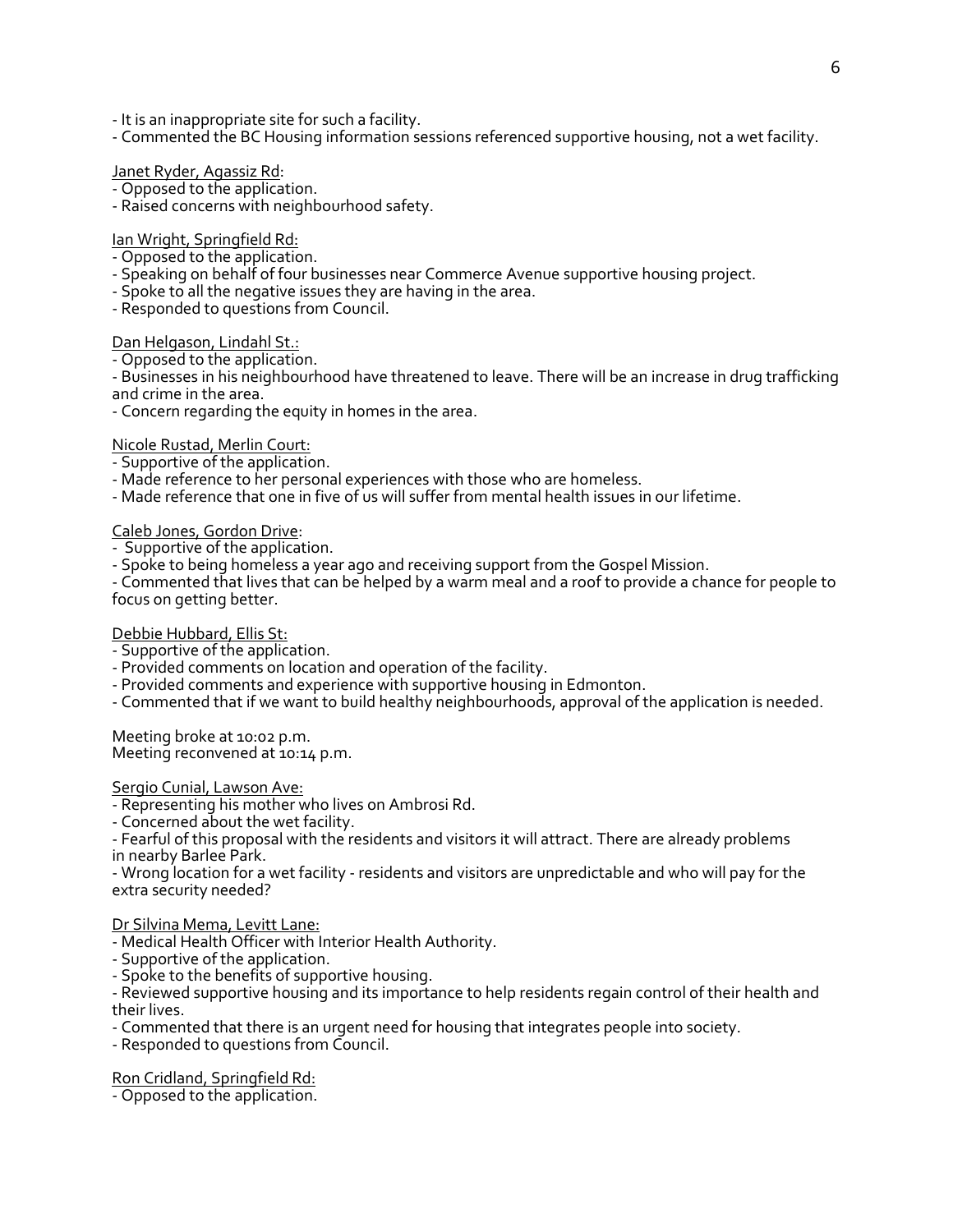- Raised concerns with lack of meaningful communication from BC Housing and John Howard Society.

- Lack of Communication has created some of the issues raised this evening.
- Operates a nearby sleep deprivation clinic with 2000 patients a year who arrive after hours.
- Raised concern with impacts of the facility on their patients and staff.

#### Helen Jackson, Cooper Road:

- Read letter on behalf of Carrie McDonald.
- Supportive of the application.

#### Karla Davies on behalf of Helmut and Susan Herwig, Vasile Rd:

- Opposed to the application.
- No reason to put residents at risks by putting wet facilities in dense neighbourhoods.
- Location has been chosen that will maximize harm and makes it an acceptable cost.

# Marianne Cote, Rowcliffe Avenue:

- Supportive of the application.

- Will offer safe, secure affordable home in an ideal neighbourhood.
- John Howard Society is experienced residents will be good neighbours.

#### Richard Taylor, Springfield Rd:

- Opposed to the application.
- Displayed a PowerPoint presentation.
- Discussed the history of the land assembly of the subject property.

- Provided an overview of the restrictive covenant to two stories that was never registered by previous owners.

- Requested the public hearing remain open until the FOI request to City can be responded to.
- Threatened legal action should Council proceed with the application.
- Responded to questions from Council.

# Cherie Hanson, Okanagan Blvd:

- Supportive of the application.
- Spoke to the benefits of supportive housing on helping to deal with harm reduction.
- Solutions that have been chosen are working.
- The issue of homelessness cannot be moved to somewhere else where we cannot see it they are not "others"- they are "us".

#### Alexis Hawrysh, Barlee Rd:

- Opposed to the application.

- Provided an overview experience with facility in Manitoba where senior facility changed to homeless facility.

# Ruth Mellor, Saucier Ave:

- Supportive of the application.
- Site will be a supervised facility by John Howard who has a very good track record.

- This is the new model for supportive housing that has been very successful in other communities.

#### Moved By Councillor Sieben/Seconded By Councillor Hodge

THAT the Public Hearing continue past 11:00 p.m.

#### **Carried**

#### Don Shewchenko on behalf of Leslie Badger, Springfield Rd.:

- Opposed to the application.

- Spoke on behalf of neighbours who are also opposed.

- Raised concerns with the project being a wet facility.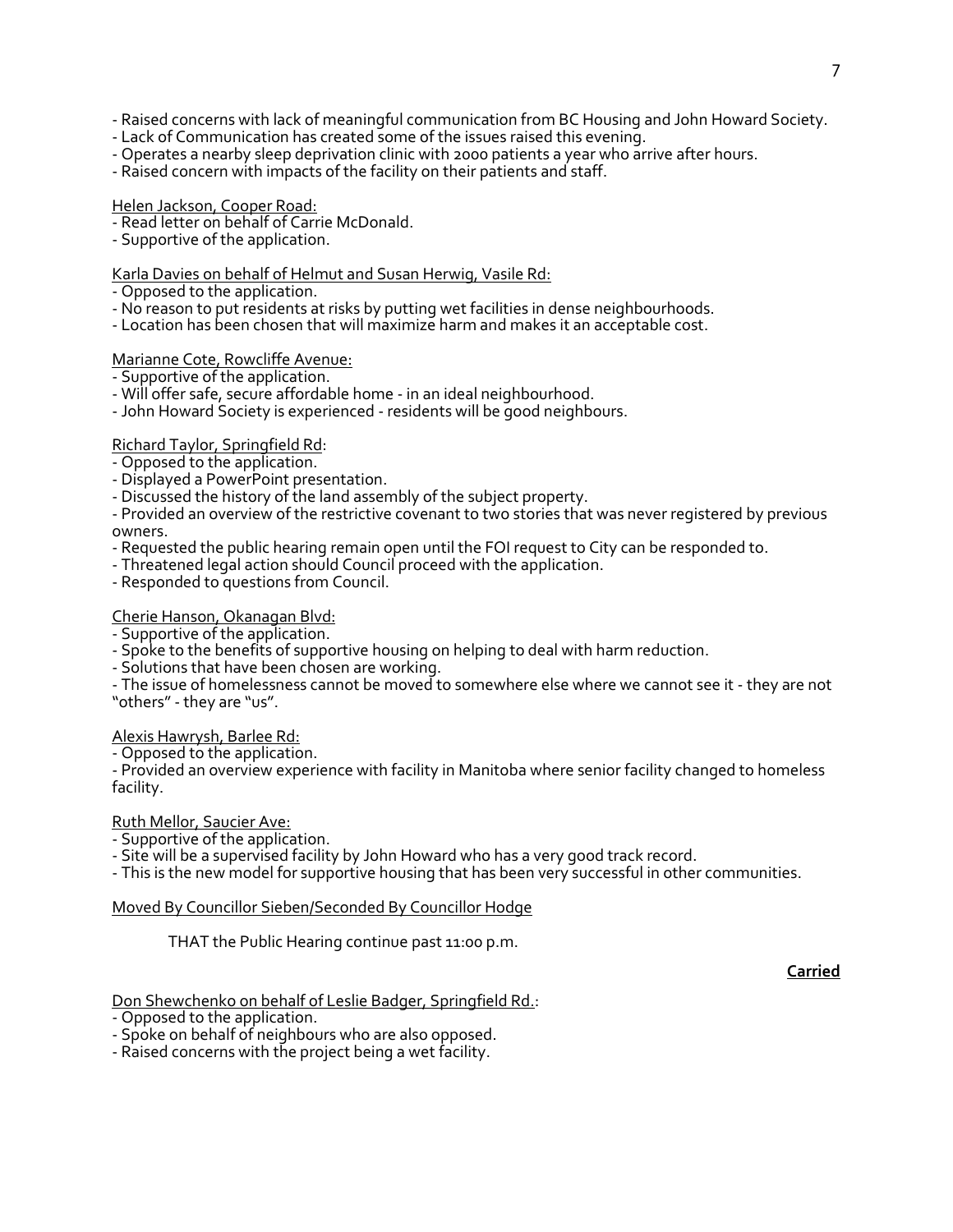Additional speakers direct from the Gallery:

### Arnold August, Lawrence Ave:

- Shared a poem on behalf of a person who died: I didn't have time.

- Member of the Lived Experience group - honour them at this time and remind everyone our nation will be known how we take care of our poor.

# Betty Stroller, Barlee Rd:

- Opposed to the application.

- Spoke to spending too much money for the land that could have been spent to buy farm property and have homeless look after animals and grow vegetables to help provide them with more purpose.

#### Teresa Chompsky, Sunset Drive:

- Talked about her experiences with assisting a homeless person in her home, and her family's history with assisting.

# Gaylene Askeland, John Howard Society:

- Supportive of the application.
- Spoke to various supportive housing projects in the community operated by John Howard Society.
- Responded to questions from Council.

# Harold Smoke, Rutland Road N:

- Supportive of the application.
- Lives in supportive housing.
- Spoke to how John Howard Society assisted him to integrate back into society.

# Resident, Mayson Rd:

- Supportive of the application.
- Has lived near half-way homes and has never been concerned for his safety.
- Property values have increased with such neighbouring land uses.
- Provided personal experience of having homeless parent.

#### Amanda, Coronation:

- Supportive of the application.
- Her experience is that property values have increased even though her residence was close to supportive housing.
- She has not experienced any safety issues in her neighbourhood.

#### Resident, Parkview:

- Supportive of the application.
- Commented on the increase in homeless people in her neighbourhood.
- Has not experienced any safety issues in her neighbourhood.

# Cheryl Woods, Chapman Place:

- Supportive of the application.
- Spoke to her experiences working in shelters.

Richard Wensink, Blondeaux Cres.:

- Supportive of the application.

# Hank Overton, Leon Avenue:

- Supportive of the application.
- Lives at the Gospel Mission, works full time.
- Hopes to be considered for housing.

#### Janet, Leon Avenue:

- Supportive of the application.
- Lives at the Gospel Mission.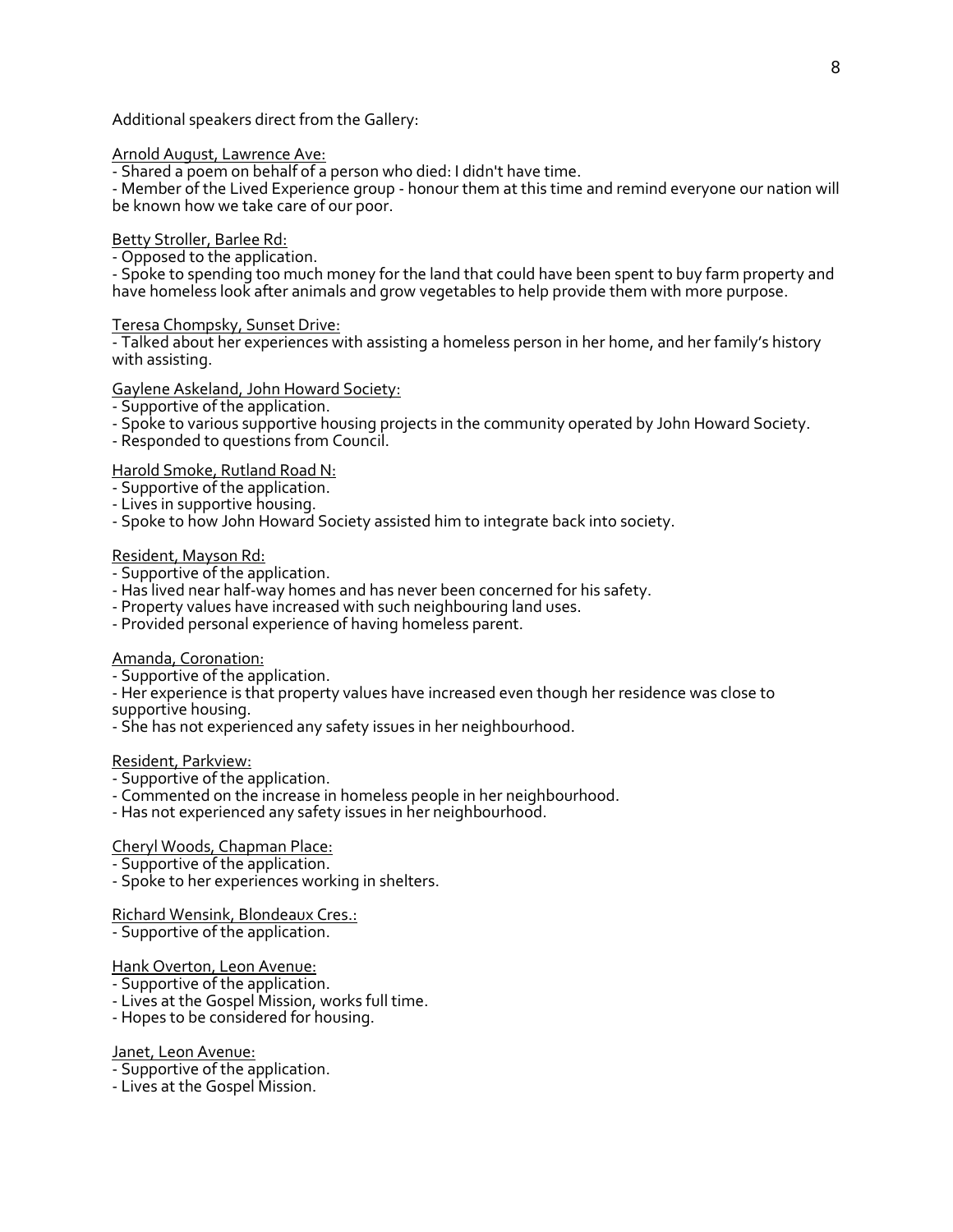Ararjit Singh Lalli, Mackenzie Road:

- Supportive of the Journey Home initiative.
- Referred to the McKinnon Report.
- Supports the application with the exception of it being a wet facility.

# Greg, Dunn St:

- Supportive of the application.
- Need a plan for dealing with addiction

#### Dani M, Ellis St:

- Supportive of the application.
- Works at Hearthstone supportive housing complex.
- Supportive of the Journey Home strategy.
- Supportive housing required to begin harm reduction.

Responded to questions from Council.

George, Boucherie Rd:

- Supportive of the application.

- Commented on what a wet facility is.

Applicant in response to questions raised:

- Application meets City planning policies.
- Facility will maintain a community input committee.
- Responded to questions from Council.

#### **4. Termination**

The Hearing was declared terminated at 12:37 a.m.

\_\_\_\_\_\_\_\_\_\_\_\_\_\_\_\_\_\_\_\_\_\_\_\_\_\_\_\_\_\_\_\_\_\_\_\_\_\_\_\_\_ \_\_\_\_\_\_\_\_\_\_\_\_\_\_\_\_\_\_\_\_\_\_\_\_\_\_\_\_\_\_\_\_\_\_\_\_\_\_\_\_ Mayor Basran City Clerk

9

sf/cm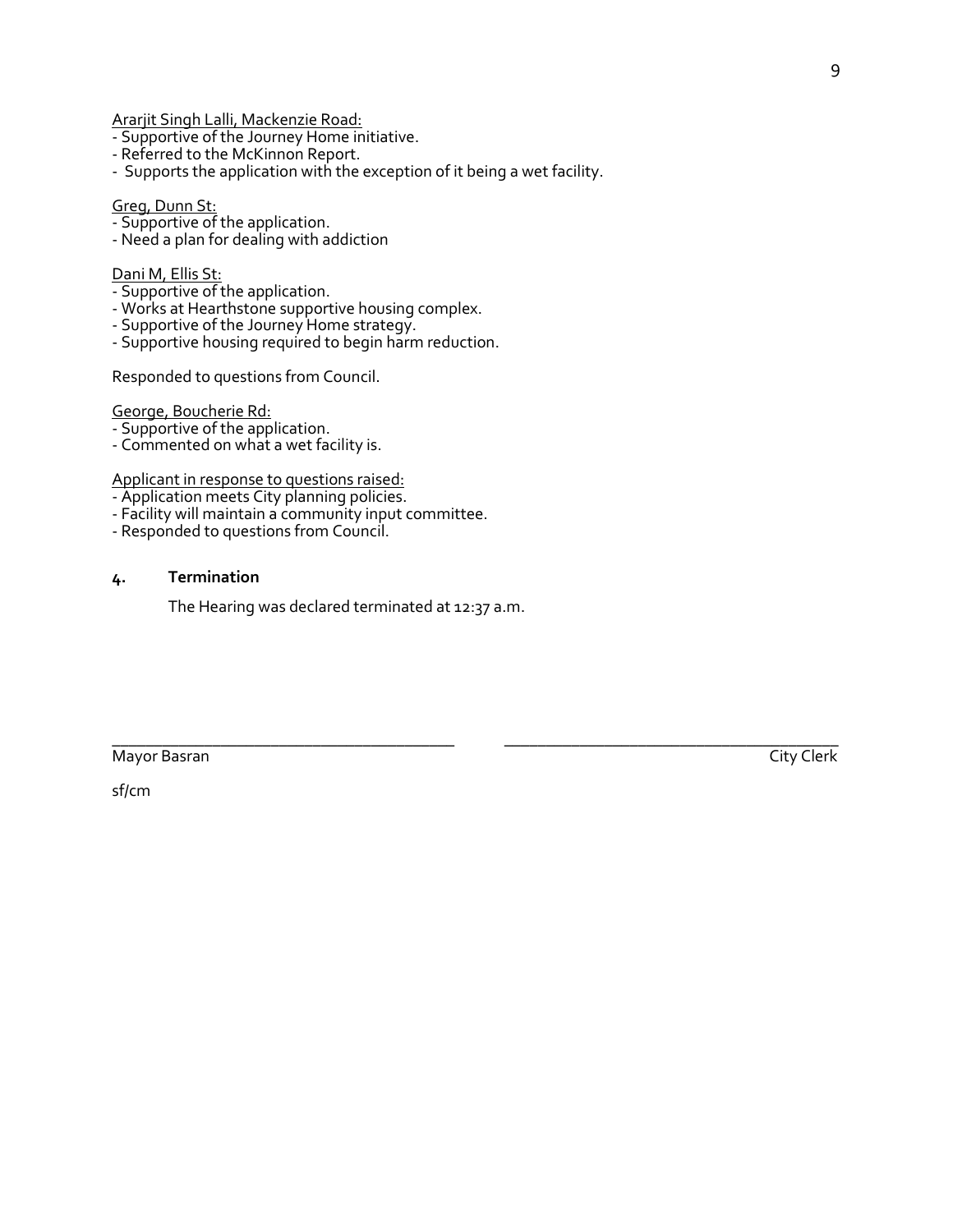#### **BYLAW NO. 11701 (Z18-0109)**

**2025 Agassiz Road,** Provincial Rental Housing Corporation, Inc. No. BC0052129

#### **Letters of Comment:**

Dave Bradshaw C.B. McKernan, 204-1895 Ambrosi Road Cherie Hanson, 557 Okanagan Boulevard

#### **Petition Opposition**

Submitted by Richard Taylor, Director, Ambrosi Neighbourhood Association Change.org 658 signatures

#### **Letters of Opposition and Concern: 42**

Helmut and Susan Herwig, 2142 Vasile Road (4 letters) Jeff Vanderwerf, 1895 Ambrosi Road Joanna Blacklock, 203-2011 Agassiz Road Gordon and Janet Brooks, 402-2011 Agassiz Road (2 letters) Geraldine Bush, 104-1895 Ambrosi Road Michael G. Hansen, Benson Law, retained by the Ambrosi Neighbourhood Association Don and Karla Davies, 101-2142 Vasile Road Kelly and Laurie Sanderson, 2040 Springfield Road Laura Illichmann, 1114 Pacific Avenue Shirley Mehus, Coldwell Banker Horizon Realty Commercial Property Management 320-550 West Avenue Trudy Hurst, 103-1850 Spall Road Bill Edgington, 650 Lexington Drive La-Z-Boy Furniture Galleries, 1850 Spall Road Joanne Leroux and Don Ritchings, 1692 Mission Hill Road West Kelowna Judy Nicholson, 301-2011 Agassiz Road Jim Walker, 413-1960 Enterprise Way Greg and Beate Evtushevski, 933 Westpoint Place Gloria Pada, 2708 Bath Street A Mol, 305-2142 Vasile Road Gary & Valerie Mauro, 102-1933 Ambrosi Road S.J. Fromson, 2040 Springfield Road Colleen Polychroniou, 809-2040 Springfield Road (2 letters) Ron Cridland, MD, Kelowna Sleep Clinic, 205-2040 Springfield Road Sandy McKay, 405-1933 Ambrosi Road Kathy Norstrom, 1008-2040 Springfield Road Marilyn Mack, 408-2040 Springfield Road Ken Cappos, 317-3733 Casorso Road Dianne Abrahamse, 409-1933 Ambrosi Road Gerrie-Anne Corry, 708-2040 Springfield Road Valerie & Gary Mauro, 102-1933 Ambrosi Road Leslie Badger & Lindsay Johnson, 404-2142 Vasile Road Jann Harrison, 303-2130 Vasile Road Don Erdely, 312-2142 Vasile Road Richard Taylor, 905-2040 Springfield Road Don Watson, 2040 Springfield Road Robin Brodhurst, 706-2040 Springfield Road Daniel Helgason, 208 - 1903 Lindahl Street

Janet Ryder, 401-2011 Agassiz Road (2 letters) Bob Schindel, 409-2142Vasile Road Margaret Henson, 207-2011 Agassiz Road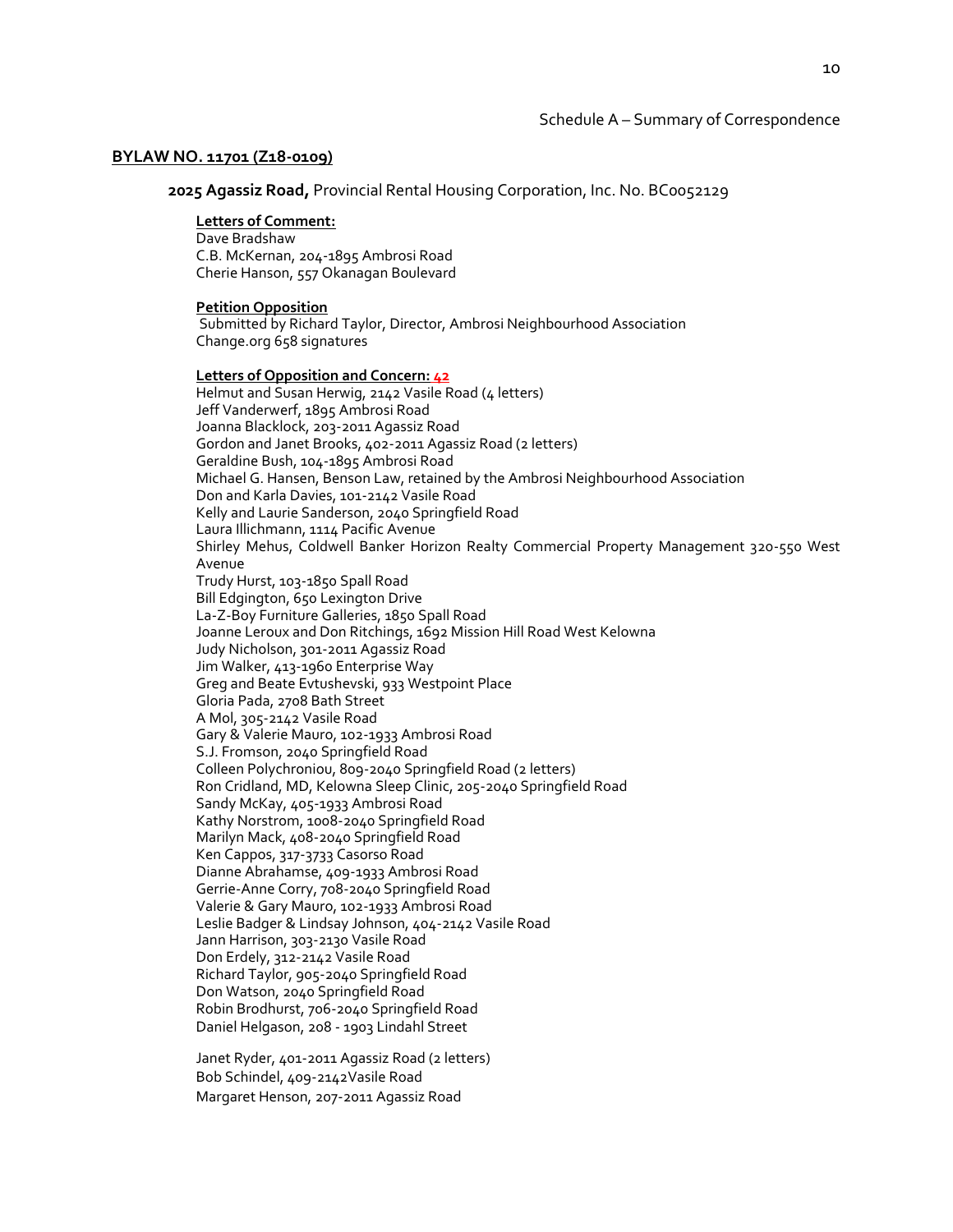Sandra Brauchli, 205-2142 Vasile Road Alexis Hawrysh, 110-1931 Barlee Road

**Letters of Support: 141**

Michelle Fehr, 503-1290 St. Paul Street Taylor Price – 155 Summerhill Place Cindy Hewitt, 12820 Trewhitt Road., Oyama Courtney Amanda Penner, 113-914 Craig Road Charisse Daley, Pathways Abilities Society, 123 Franklyn Road. Mark O'Hara, 416-1964 Enterprise Way Mary Ellen Gabias, 125 Muir Road Sarah Desrosiers, 2151A Richter Street Jane Morgan, 5114 Lakeshore Road Oliver G. Penner, M.Ed, 1443 Graham Street Connie Penner, 12-1836 Tower Ranch Boulevard Karen Mason, Kelowna Women's Shelter, Towne Centre Scott DeLong MSW, Community Living BC., 140-1060 Manhatten Drive Danielle Berube, 815 Francis Avenue Adrienne Nolan, 3895 Kimatouche Road Alexandere Newcombe, 846 Fuller Avenue Lauren Jefferies, 203-3160 De Montreuil Court Rachel Lindsay, 144-914 Craig Road Kyleen Myrah, 1597 High Road Tina Larouche, 503-654 Cook Road Kelly Taverner, 214-700 Martin Avenue Angie Lohr, 118-715 Beaver Lake Road Elaine McMurray, 136-1045 Sutherland Avenue Melissa Hunt, Okanagan Family & Childcare Society, 4-1890 Ambrosi Road Jude Brunt, 241-715 Leathead Road Giulio Piccioli, 1955 Bowes Street Crystal Croteau, Partners in Resources, 206-478 Bernard Avenue Dr. Susannah-Joy Schuilenberg, William & Associates Counselling Services, 114-1856 Ambrosi Road Rev. Deacon Heather Karabelas, Saint Mary's Anglican Church, 2710 E Kelowna Road Liz Talbott, NOW Canada Society, 2970 Tutt Street Judy Askeland, 1031 Coronation Avenue Calum Middleton, 373 B McClure Road Brenda Plitt, 1204-1110 Lawrence Avenue Ben Goerner, BSW, 15690 Roberts Road, Oyama Andrew Greer, 201A-460 Doyle Avenue Rita Smith, 403-305 Whitman Road Cindal McCabe, 318-1775 Chapman Place Dianne Varga, 331 Lake Avenue Lisa Wensink, 1664 Blondeaux Crescent. Bree Bootsman, 233-495 All Star Court Sharon Bootsman, 2938 Springfield Road Dylan Cocquyt, 233-495 All Star Court Sydney Morgan, 315 Whitman Road Buwan Basran, 463 Swan Drive Amanda Poon, 858 Coronation Avenue Pauline McCabe, 611 Bear Creek Road Baillie Bootsman, 2938 Springfield Road Maria P. Lowen, Elizabeth Fry Society, 649 Leon Avenue Carrie Lee, 1103 Chilcotin Court Alana Loewen, 5360 Scotty Creek Road Theresa Arsenault, Q.C., 301-1665 Ellis Street Erika Busch, 107-205 Nickel Road Patrick Bobyn, 419 Curlew Drive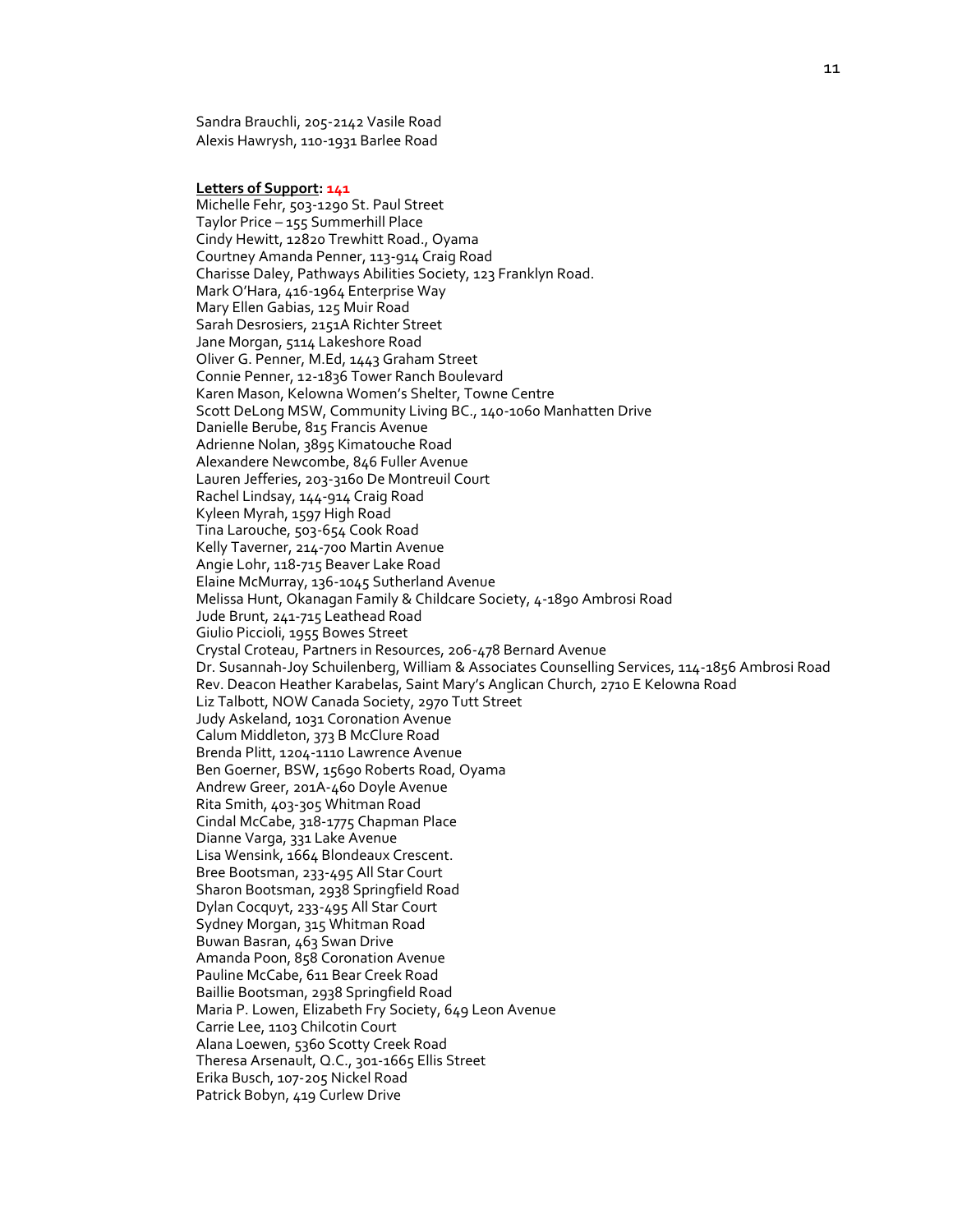Brian Stephenson, 62-1120 Guisachan Road Andrea Dennett, 1288 Glenmore Drive. Dustin Andrei, 2031 Keller Place Kathy L. Brunsdon, 4932 B Harrison Court Patrick M. Gaffney, 1007 Neale Road Peggy Salaberry, 18-970 Springfield Road Harvey Nelson, 2040 Springfield Road Anne Winzer, 1050 Cameron Avenue Del Stone, 631 Pimlico Road Stephanie Sedmak, 1838 Water Street Cassie Jenkins, 2246 Quail Run Ridge Kelsey Smith, 1318 Sutherland Avenue Dr. Norah Bowman, 813-2 Rowcliffe Avenue Gail O'Hara, 416-1964 Enterprise Way Michelle Rule, 1916 Bowes Street Greg Courtice,MSc., P.Eng. 2163 Verde Vista Road Shayne Meechan, 2163 Verde Vista Road L. Taylor, 22-3787 Lakeshore Road Erin Joyal, 2650 Bourcherie Road, West Kelowna Krista Clement, 19-124 Mills Road Dave Krysko, 5462 Lakeshore Road Bryn McNair, 125-1898 Parkview Crescent Rick Miller, 4672 Fordham Road Elizabeth Harley, 2365 Stillingfleet Road, Unit 99 Mona Hennenfent, CEO, BrainTrust Canada, 11-368 Industrial Avenue Kimberly Winkle, 1088 Sunset Drive Debbie Scarborough, SOWINS, 102-1027 Westminister Avenue W, Penticton Caroline Labbee, 1159 Kelview Street Britt Vig, Michelle Hopkins, Celine Thompson& John Yarschenko, The Bridge, 8-2604 Enterprise Way Ken Zeitner, 23-6200 Spencer Road Karen Krout, 122-1995 Burtch Road Dr. John Brinkerhoff and Joyce Brinkerhoff, 943 Purcell Court Helen Jackman and Sinead Scanlon, United Way, 202-456 St. Paul Street Ken and Miriam Westereng, 295 Dell Road Donna Bruch, 2047 Doryan Street Saskia Makela, 641 Broadway Avenue Aidan Cole, 739 Kinear Avenue Markus Hilbert, 115-1856 Ambrosi Road Raymond Koehler, 2242 Stillingfleet Road Trevor Cairns,A1 Bus Ltd, 5277 Silver Star Road, Vernon Warren Postnikoff, Society of Hope, 101-2055 Benvoulin Court Shelagh Turner and Wendy Creelman, Canadian Mental Health Association, 504 Sutherland Avenue Jill Atkey, BC Non-Profit Housing Association, 220-1651 Commercial Drive, Vancouver Kyla Bodenham MSW, 1937 Kloppenburg Court Martin Bell, 435 Hobson Crescent Marianne Cote, 105-523 Rowcliffe Avenue Kerry Rempel, MBA, 795 Richter Street Wes Kmet, 104-523 Rowcliffe Ave Allan Neilson, 1-600 Sherwood Road Erin Welk, 651Okanagan Boulevard Dixie Styner, 794 Stockwell Avenue Bruce Wallace, PhD, School of Social Work, 2530 Vancouver Street, Victoria Linda MacGillivray, 120 Davie Road Unit 9 Peter Whitbourn, 4205 Slocan River Road, Winlaw Holly Dagenais, 205-1063 KLO Street Shaunna Taylor, 3877 Summerside Drive Marion Krahn, 2029 Richter Street Alan Monk, 530 Jaschinsky Road